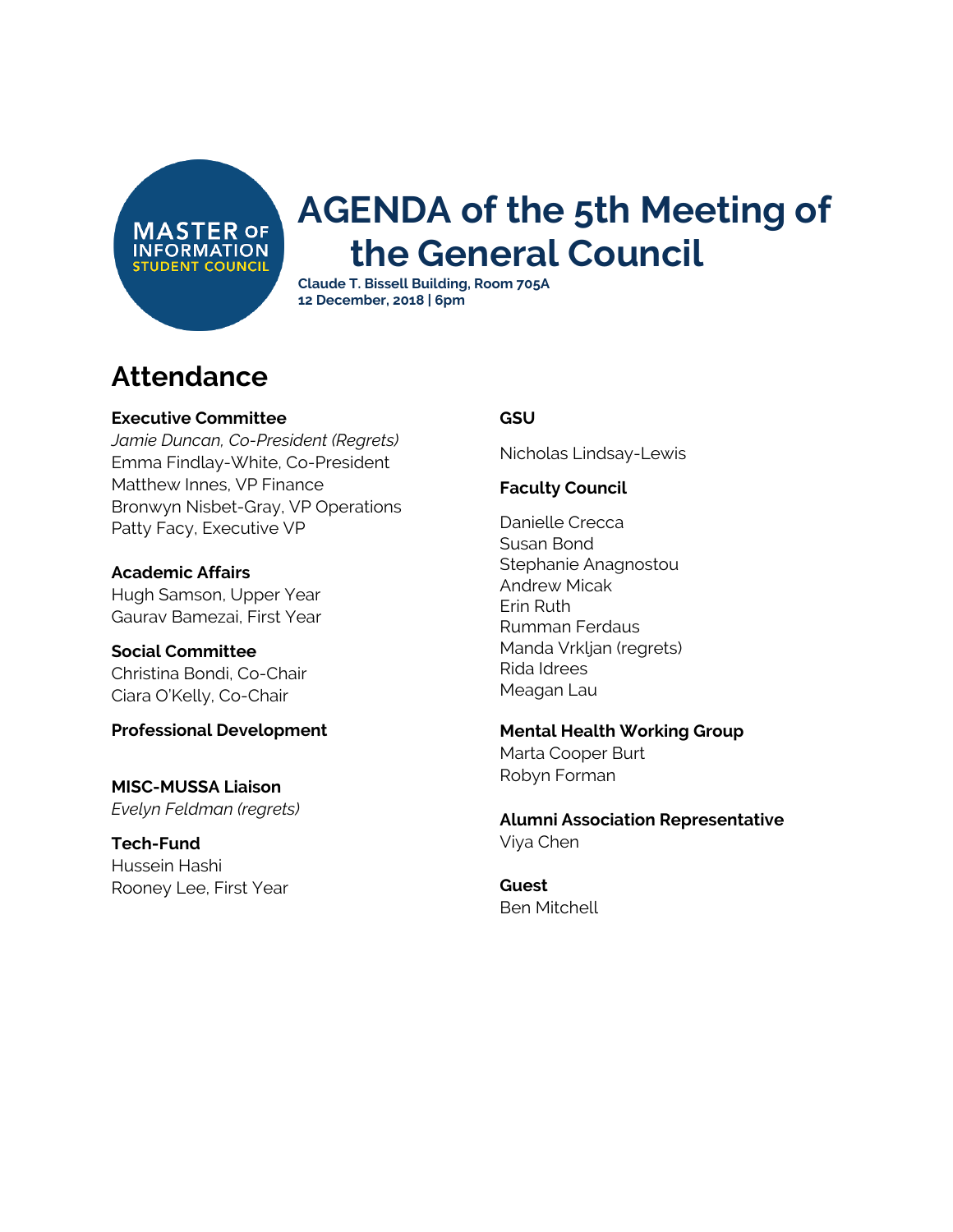# **AGENDA**

### **1. Call to Order**

*The meeting is called to order at [13:43]*

### **2. Land Acknowledgement**

### **3. Approval of Agenda**

#### **MOTION**

**MOVED: Bronwyn SECONDED: Andrew**

**Be it resolved that the agenda be approved as presented.**

**CARRIED/FAILED**

### **4.0 Approval of Minutes**

### **4.1 Approval of November 2018 Minutes**

**MOTION**

**MOVED: Marta SECONDED: Erin**

**Be it resolved that the minutes of the November MISC meeting be approved as presented.**

**CARRIED/FAILED**

### **4.2 Approval of December 2018 Minutes**

#### **MOTION**

**MOVED: Patty SECONDED Rumman**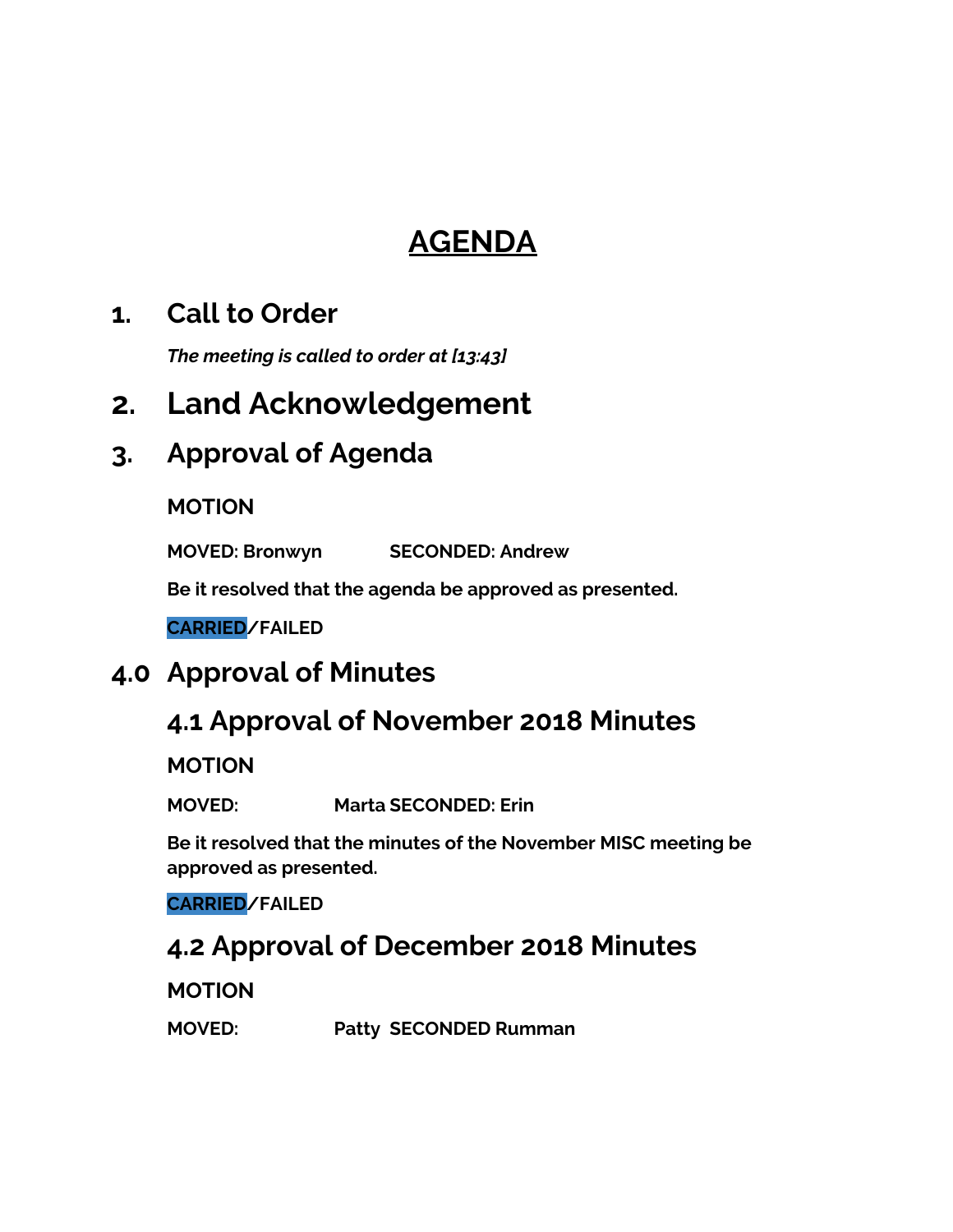**Be it resolved that the minutes of the December MISC meeting be approved as presented.**

**CARRIED/FAILED**

### **5. Executive Reports**

#### **MOTION**

**MOVED: Marta SECONDED: Susan**

**Be it resolved that the following be approved as presented:**

**1. Report of the Presidents**

**Jamie: sits on the advisory committee to the Provost re: hiring a new Dean at FIS. Meeting in December; certain threats include class sizes, divergent needs of students, precariou work, need to foster better networking connections/opportunities for students. Next meeting Feb 11**

- **- Co-op: will have more discussion later today**
- **- class rep: did not work out, MISC does not have the means to admin this initiative - if anyone wants to help they can speak to us**
- **- interview project: underway. 4 videos completed and more interviews to come**
- **- survey collab: underway. Will be using decommissioned netbooks to facilitate**
- **- faculty council constitution changed: received latest round of changes from Colin Anderson last month. Changes: ongoing. Stephanie Rose will be the point person moving forward**
- **- marchandise: 2 possible vendors (Entropy or UofT Bookstore) and will have FIS/UofT insignia. Will charge at cost, and will be getting an order form out soon**
- **- reading week faculty retreat will happen as planned feb-22-23. Emma will be booking a bus in the next few days. Cost: about \$15-20/student**
- **- essential university services - will discuss this later. This could affect MISC but we are working with larger orgs who are better suited to advocate on this**
	- **2. Report of the EVP**
- **- met with all first year members earlier this month**
- **- working with the D&I committee. Patty and another student will look to lead focus groups**
	- **3. Report of the VP-Operations**
- **- everything is going as before**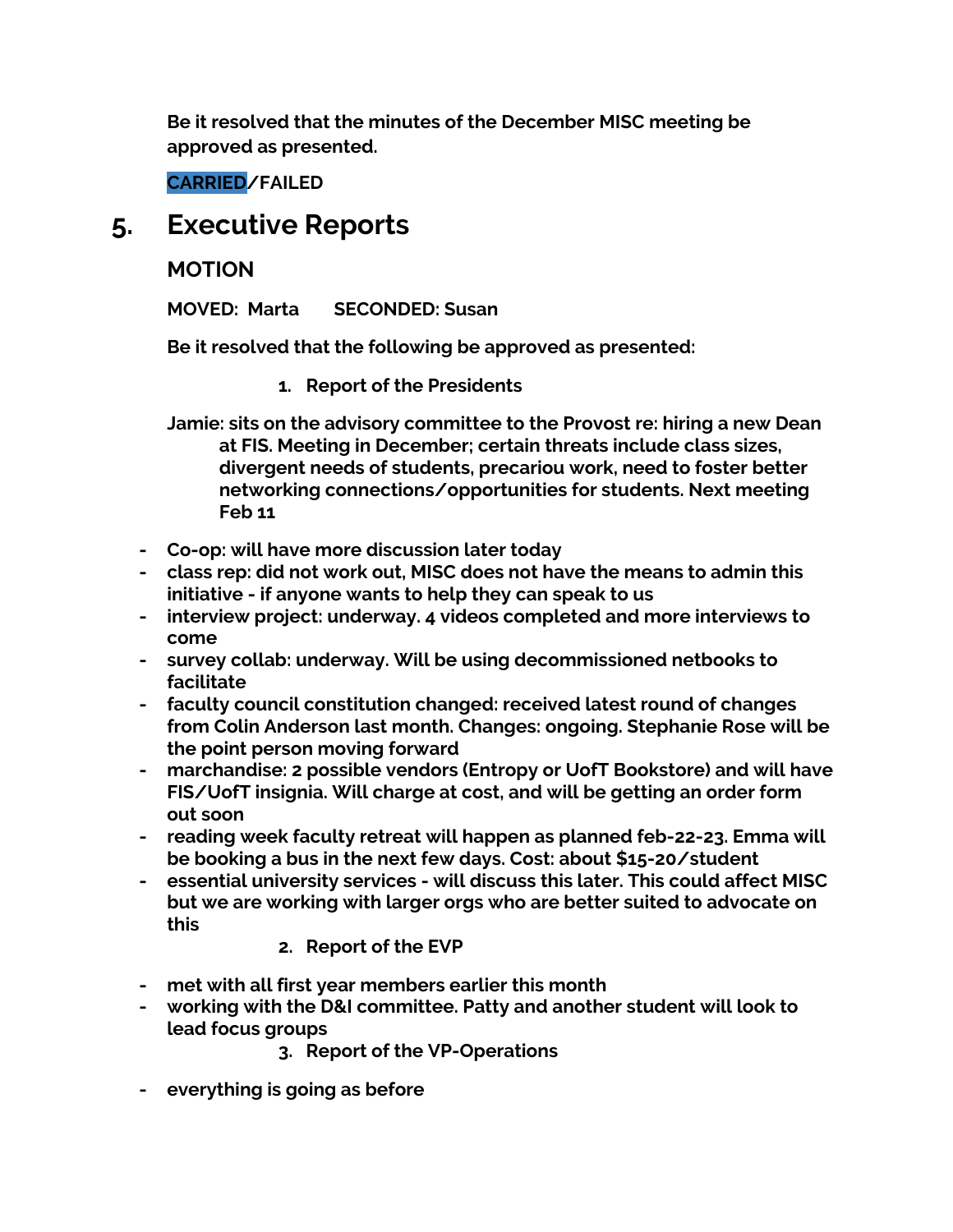- **4. Report of the VP-Communications**
- **5. Report of the VP-Finance**
- **- not much - encourage everyone to look at the complete budget update as a point of reference (can be found in full report for this month**
- **- audit went through**
- **- SSI initiatives were approved**
- **- Marta: is it normal to have this much money left for student projects**
	- **- Matt: yes, it never gets used**
	- **- Emma: created a post to promote SSI; will add something to MISCellaneous on a weekly basis**
- **- Andrew: what happens to the money?**
	- **- Matt: it goes into MISC's bank**
	- **- Emma: as best practice, we try not to have a large amount of surplus. May have a discussion later about what to do with this money this year**
	- **- Hugh: bursaries?**
	- **- Matt: typically have 5k in surplus**
	- **- Rida: it cannot be allocated for projects within MISC?**
	- **- Matt:**
	- **- Ben: class reps - I was the class rep for Colin Furness' systems class. Comments on why it didn't work: low support from faculty**
		- **- Emma: will f/u with class reps**
	- **- Patty: SSI - conflict of Interest MI = Matthew Innes, not Master of Information**
	- **- Ben: merchandise - some people may not feel comfortable wearing hoodies**
		- **- Ben D&I: please elaborate**
			- **- Patty: struck to address issues related to diversity in the iSchool. Includes faculty and students from across FIS, Would like to lead focus groups as an initial outreach method**
			- **- Ben: would like to contribute**
		- **- Ben: SSI - newsletters are deleted; found social media better for outreach**
			- **- Emma: will also include some posters throughout the building**
	- **- Andrew: merchandise: what is happening with the revenue**
		- **- Matt: will be sold at cost; no revenue expected**
	- **- Marta: a mug would be great b/c it can be brought to work**
		- **- Emma: ceramic or travel**
			- **- Marta: ceramic**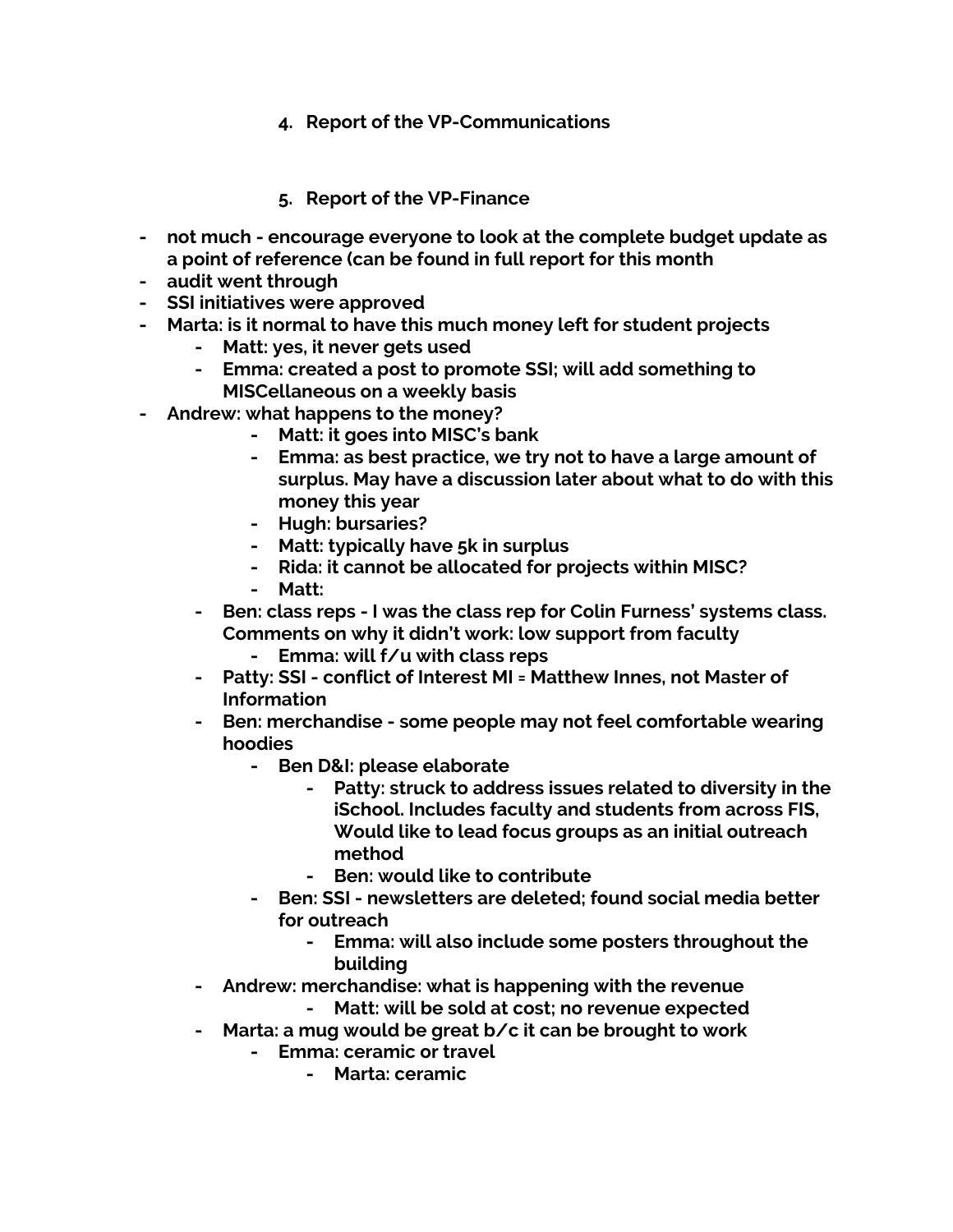- **- Patty: colour pattern would be great to have on something (clothing, merchandise, etc)**
	- **- Emma: people would appreciate the FIS insignia, opposed to the new geometric pattern used by FIS**
- **- Rida: book a room that is private for future meetings - Emma: sure, will talk to Glen M**
- **- Nicholas: As it stands who is the Dean? - Emma: Wendy is back**

**CARRIED/FAILED**

### **6. Officer & Representative Reports**

**MOTION**

**MOVED: Gaurav SECONDED: Susan**

#### **CARRIED/FAILED**

**Be it resolved that the following be approved as presented:**

- **1. Report of Social Committee**
- **- february iTea in the works; recently moved to the inforum**
- **- Ciara will not be available, Christina will have work until 5. Need help with set-up around 3:30 - if anyone is able to help out, get in touch - Robyn will help. Connecting with Peer mentor team for other volunteers**
- **- beginning to plan the end of year celebration (no longer the iBall - name change impending)**
- **- faculty club has been booked for Thursday April 11. Food is still in progress**
	- **- there will be dancing and music - if you know any DJs, reach out.**
- **- Hugh: the "INFormal"**
- **- Nicholas: the "Info"-down**
	- **2. Report of Academic Affairs**
- **- see report in the drive**
- **- Marta: had conversations that the way that the Qs were asked, it is hard to give a negative review, so people do not feel like giving their opinions**
- **- Matt: it ends too early (the survey)**
- **- Andrew: what made faculty concerned?**
	- **- Gaurav: very low participation**
	- **- Hugh: no single event**
- **- Patty: the course eval's structure only has 1 text box in the middle of the survey - weird structure**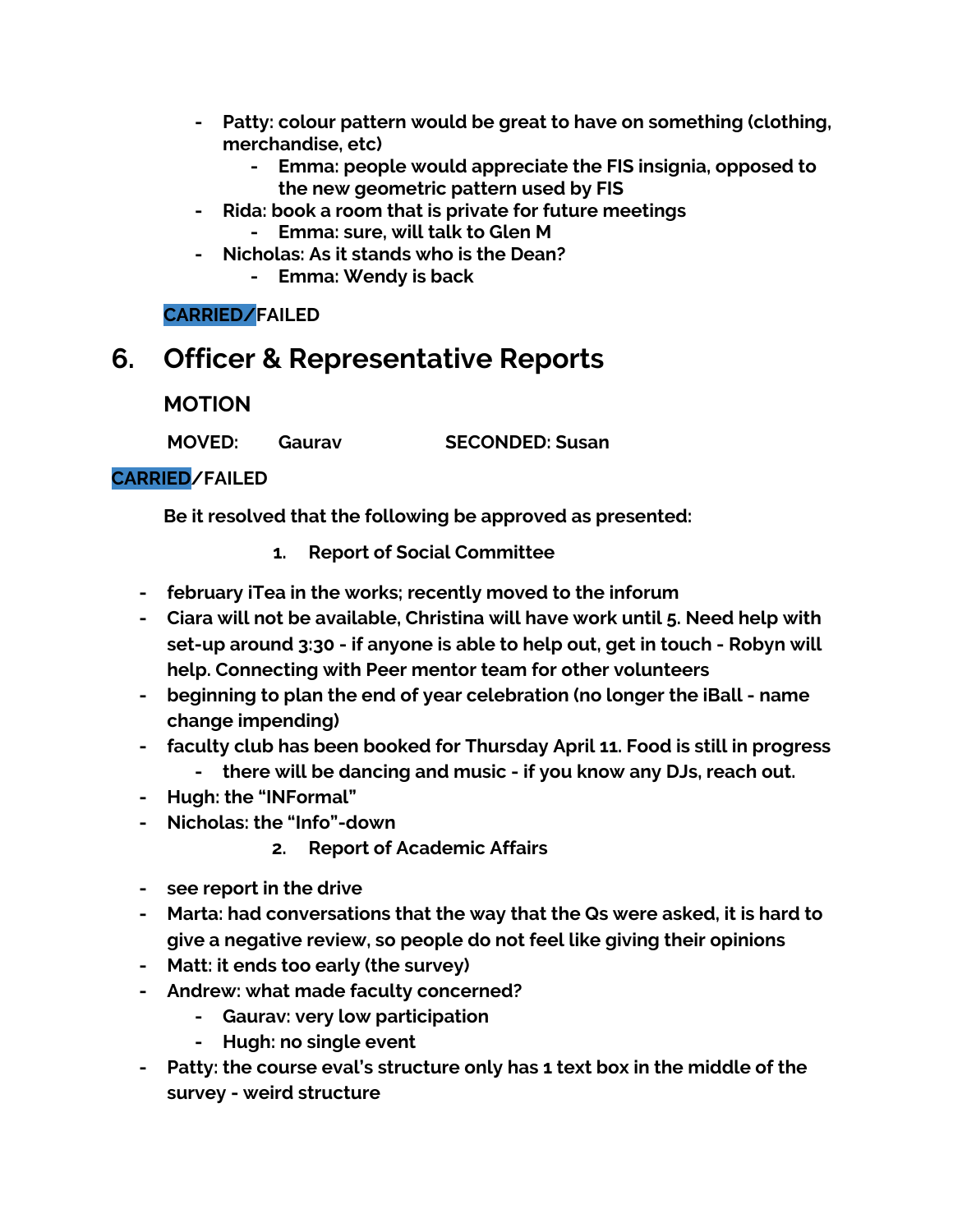- **- Nicholas: a while since i did a course eval, but it seems that they have changed a lot - putting it online displaces some of the responsibility of the activity to students, when it should be owned by the faculty**
- **- Ben: these have a lot of meaning to younger faculty, but at the end of the day, have no value to students (esp in a program that is only 2 years)**
- **- Hugh: there were several faculty members who said they do appreciate feedback (esp when thoughtful). Wonders if the MISC survey could include some questions about evaluations**
- **- Erin: critique of the evals, critique of the timing - used to doing them in the period after assignments are due, but before grades are provided. Does not make sense that evals close Dec 11 (note: UofT determines this date)**
- **- Hugh: FIS should perhaps be taking a leadership role in making this better, given that we steward information studies for the university**
	- **3. Report of Professional Development**
- **- employer showcase took place January 24**
	- **4. Report of Alumni Liaison**
- **- having their first meeting in Feb**
	- **5. Mental Health Working Group**
- **- See report in drive**
- **- Proposal for future of iMH: Self-Care/Peer-Support related training for iMH group leaders Wellness Recovery Action Planning training. Ongoing WRAP training/practice available (free) through Stella's place, an external mental health/peer-support organization for young adults in Toronto <https://stellasplace.ca/programs/>**
- **- would be happy to become a standing committee; constitutional amendment will happen at our final meeting**
- **- Matt: if you do require the funds, get in touch soon**
- **- Robyn: will the provincial government changes to uni funding change how MISC receives funds?**
	- **- Emma: will discuss in item 7.3**
		- **6. MISC-MUSSA Liaison**
		- **7. Graduate Students' Union**
- **- see report**
- **8. Tech Fund Report**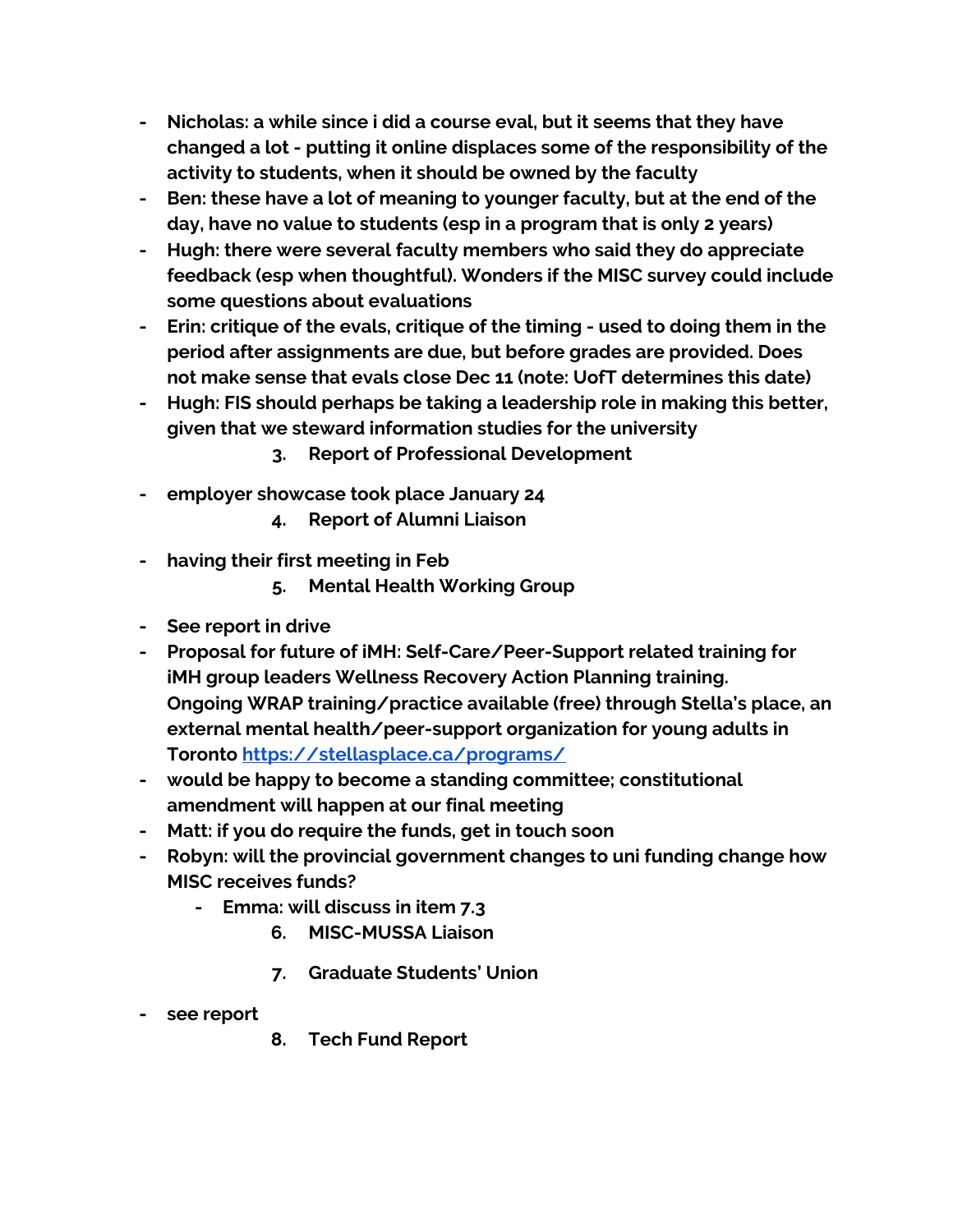- **- In November, the Tech Fund approved the purchase of 2 surface pro 6 tablets and pens, but the price was higher than expected (\$2,985 initial estimate). Would like to open this to the Council**
- **- Hugh: made some suggestions for purchase - are there protocols for communicating that purchases are approved? If not, could this be put into place**
	- **- Hussein: will reach out to students when they make proposals**
- **- Andrew: does the tech fund provide training?**
	- **- No**
- **-**

**MOTION**

**MOVED: Bronwyn SECONDED: Gaurav**

**Be it resolved that the Master of Information Student Council General Council approve the tech fund purchase of 2 x Surface Pro 6 and 1 x surface pen in the amount up to \$3,500.**

#### **CARRIED/FAILED**

**Be it further resolved that the Tech Fund explore multiple options for vendors and prices and in good faith attempt to purchase the most cost effective options.**

**MOVED: Nicholas SECONDED: Patty**

**CARRIED/FAILED**

- **9. MRAC Committee**
- **- very high interest in the BI**
- **- strong enrolment in the MI**
- **- admission offers will be sent in a more timely manner**
- **- hoping to gather more information on website analytics, data from recruitment**
- **- plan to develop partnerships with corporate sponsors (Mastercard)**
- **- target enrolment: 279 students in the MI**

### **7. Other Business and Discussions**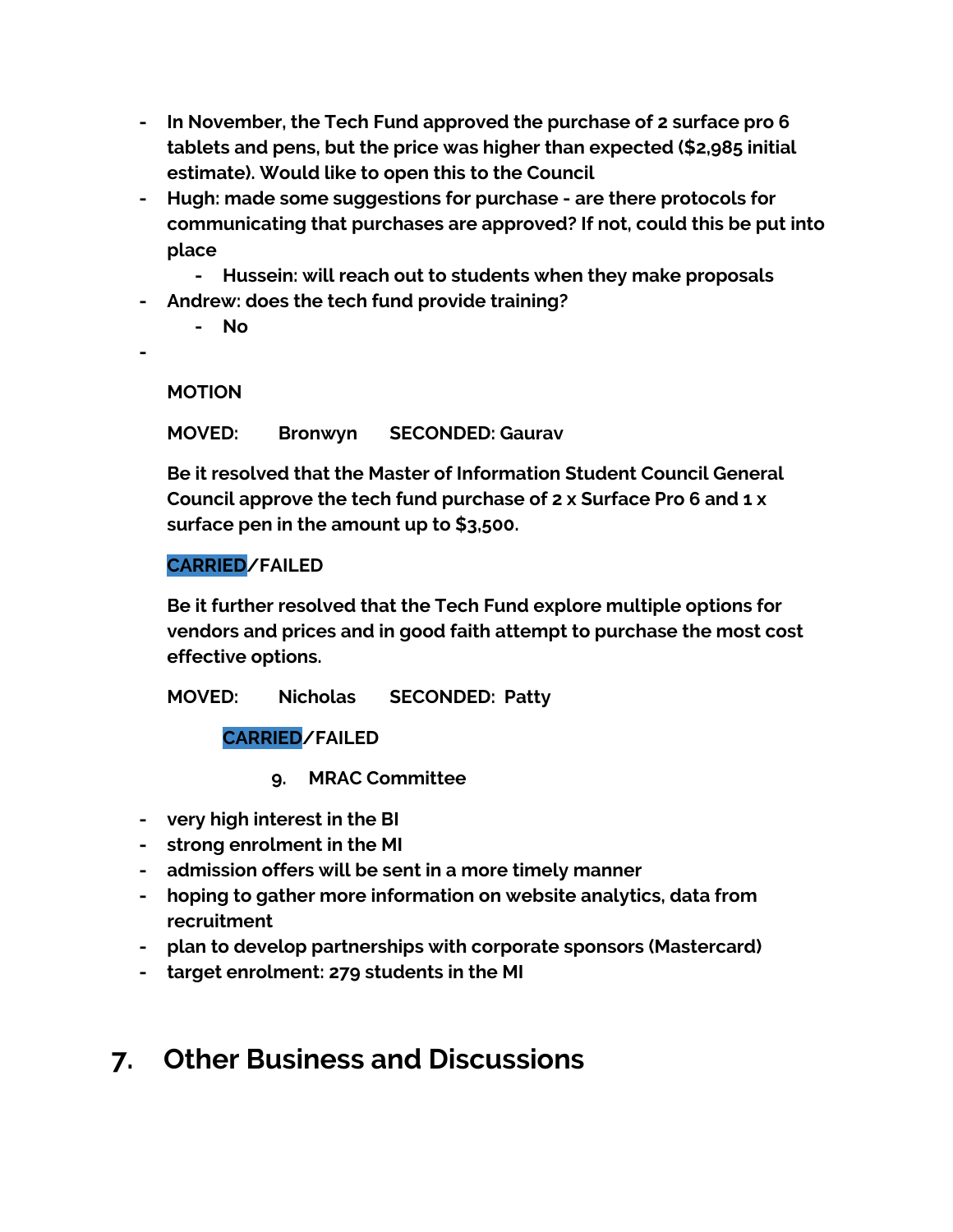## **7.1 Co-Op**

### **7.2 Mental Health Peer Support Network**

- **- See Discussions Report**
- **- Robyn: useful and thoughtful points; support/connection is important for grad students' success.**
- **- Marta: concerned about the capacities of student leaders and their ability to deliver on initiatives. Suggested students request accessibility if attendance is an issue.**
- **- Erin: attendance is tied to ALA accreditation**
- **- Nick: to Marta and Robyn, what are your long term goals? To provide resources to help students through U of T or to teach students long-term and life-long coping mechanisms?**
- **- Marta: A mix of both. Managing life, school and work is like a marathon. Students at this age have a host of responsibilities and learning to manage these in a learning institution should be inherently tied to early-career information professionals' training.**

## **7.3 Others**

### **8. Adjournment**

**MOTION**

**MOVED: SECONDED:**

**Be it resolved that meeting be adjourned.**

**CARRIED/FAILED**

*The meeting is adjourned at::*